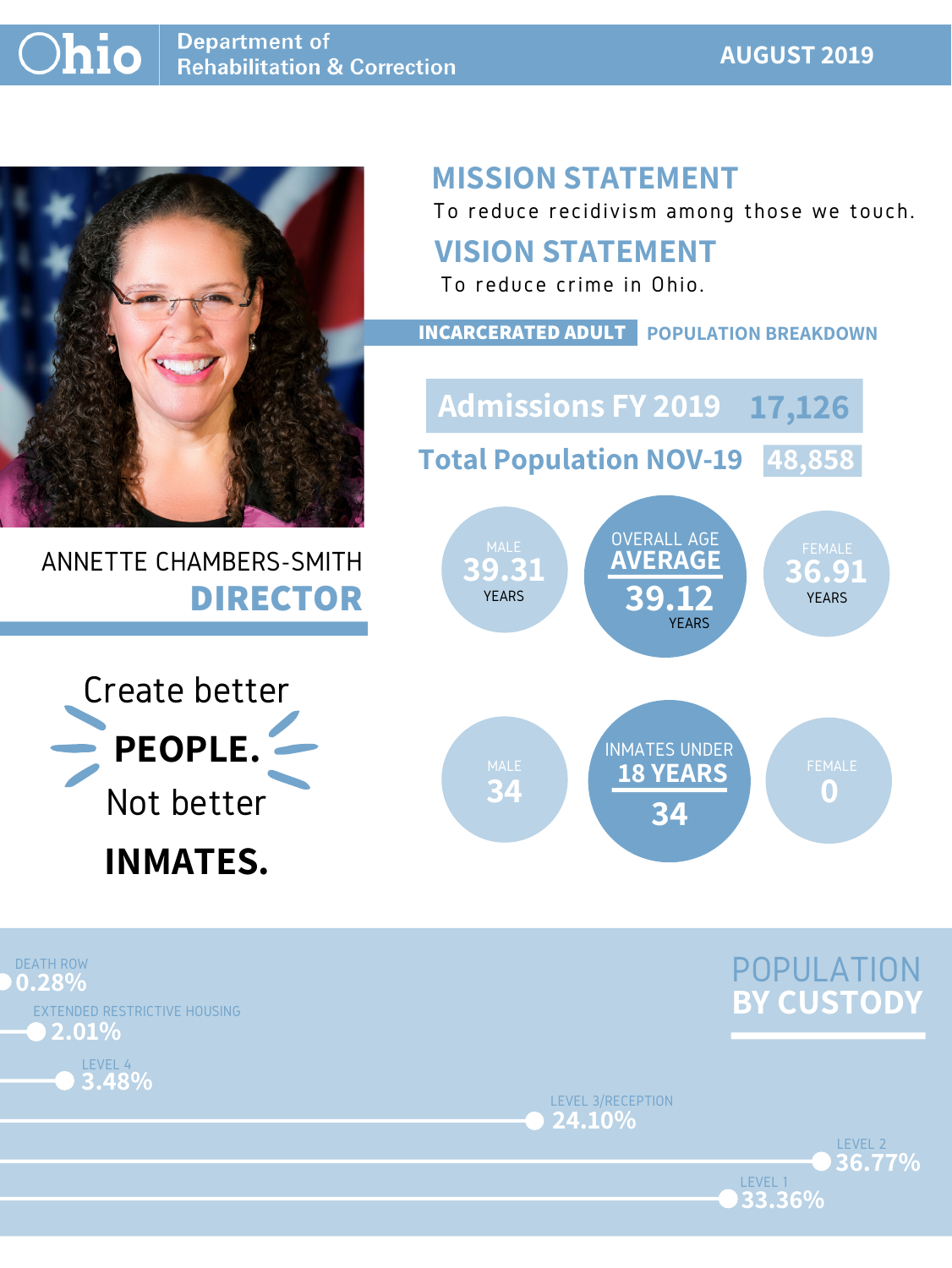Other Race 1,602 **3.28% 44.66% 52.06%** Black 21,822 White 25,434 Male 44,885 **8.13%** Female 3,973

#### **91.87%**

# INMATE RELEASES

| Total FY 2019                              | 22,161 |
|--------------------------------------------|--------|
| <b>Releases to Supervision</b>             | 16,370 |
| To Parole                                  | 138    |
| To Post Release Control                    | 10,038 |
| To Transitional Control/Treatment Transfer | 4,149  |
| To Judicial Release                        | 2,045  |
| <b>Releases Without Supervision</b>        | 5,791  |
| Miscellaneous Releases                     | 20     |
| *Excludes Deaths                           |        |



### **Monthly Community Supervision Count**

| <b>Community Control</b>    | 7,415  |
|-----------------------------|--------|
| <b>Interstate Compact</b>   | 3,950  |
| <b>Intervention in Lieu</b> | 882    |
| <b>Judicial Release</b>     | 1,119  |
| <b>PRC/Parole</b>           | 20,758 |

### **Staff Profile** Total Staff **12,210**

## Total Corrections Officers (CO) Inmate To Correction Officer Ratio **6,624 6.6:1**

Total Parole Officers (PO)

**487**